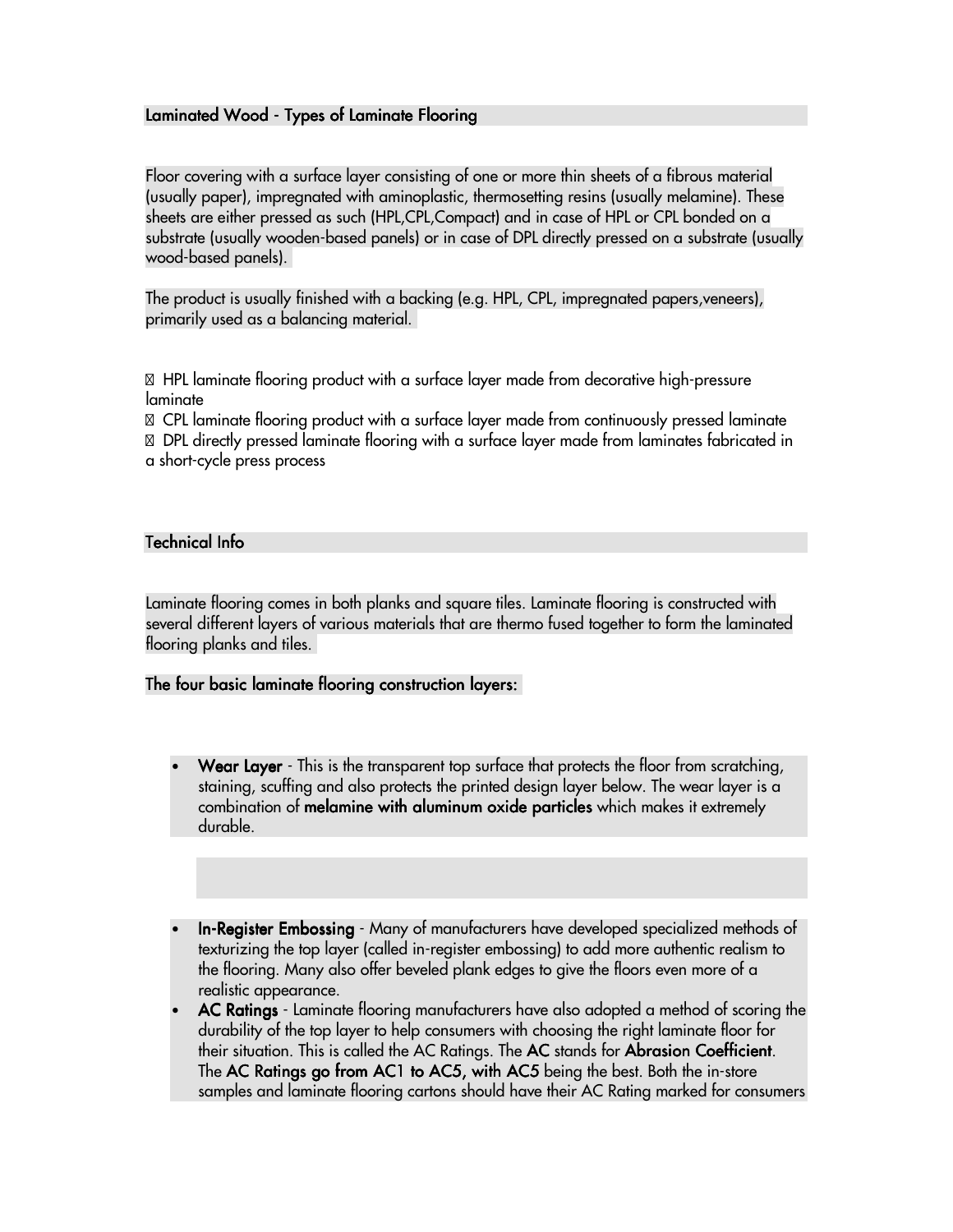to see. For very active areas and kid's play rooms it's best to choose a laminate floor with an AC Rating of AC3 or greater.

- Photographic Image Layer This is the photographic image layer of a real hardwood plank, ceramic tile, stone or some other material. The photographic images are extremely clear, vibrant and realistic. Combined with texturizing the top layer this creates a true, authentic looking, natural floor appearance. For example, some laminate designs are actually photographic images of old historical floors.
- Inner Core Layer The inner core is generally made from high-density fiberboard and also used to form the tongue and groove edges for locking laminated planks together. The core is also the base for the photographic image and wear layer. Most manufacturers also saturate the inner core with melamine resins or a water-resistant sealer to help protect the inner core from moisture.
- Backing Layer is fused to the Inner Core to add stability and create a barrier that helps protect the planks from moisture and warping. Like the Inner Core the backing is also treated with some sort of water-resistant sealer.

Note: The Inner Core combined with the Backing layer is what really makes up the overall thickness of each plank. Planks generally range from 8 mm to 12 mm in thickness. The thicker planks are more rigid and help overcome minor irregularities in the sub-flooring.

The laminated planks are usually fused together in either a one or two step process. In the two-step process several layers are first glued together and then these layers are combined with the remaining materials and than glued and fused into a plank. This method is called High Pressure Laminate (HPL). The other method is where all materials are fused together in one step and this is called Direct Pressure Laminate (DPL).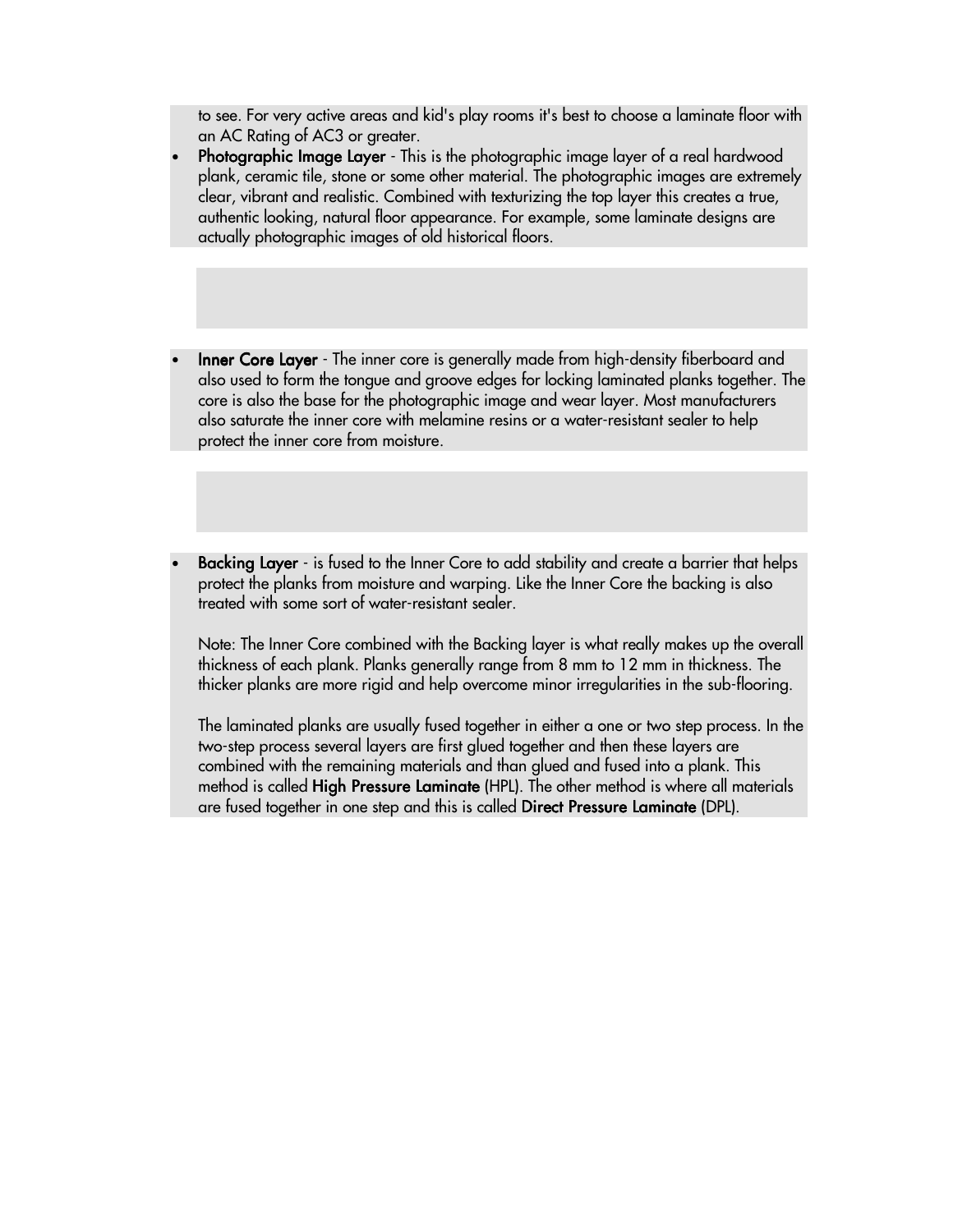

# **AC Ratings Overview**

- AC1 floors with this rating are suitable for low traffic areas, such as bedrooms.
- AC2 floors suitable to low to medium traffic, such as living rooms or dining rooms
- AC3 floors suitable for most areas in homes, including hallways and light commercial
- AC4 any where in the home as well as commercial buildings. For example: an office or store
- AC5 can be used in heavy traffic commercial areas.

## Laminate Flooring Installation Systems

The planks have tongue and grooved edges on all 4 sides to secure the planks together. Today, most laminate floors use some sort of glue less locking system, often referred to as "click" floors. Glue less laminate floors can go almost anywhere in the home and are ideal for do-it-yourself projects.

The two main glue less locking systems either involve a tongue and groove that is